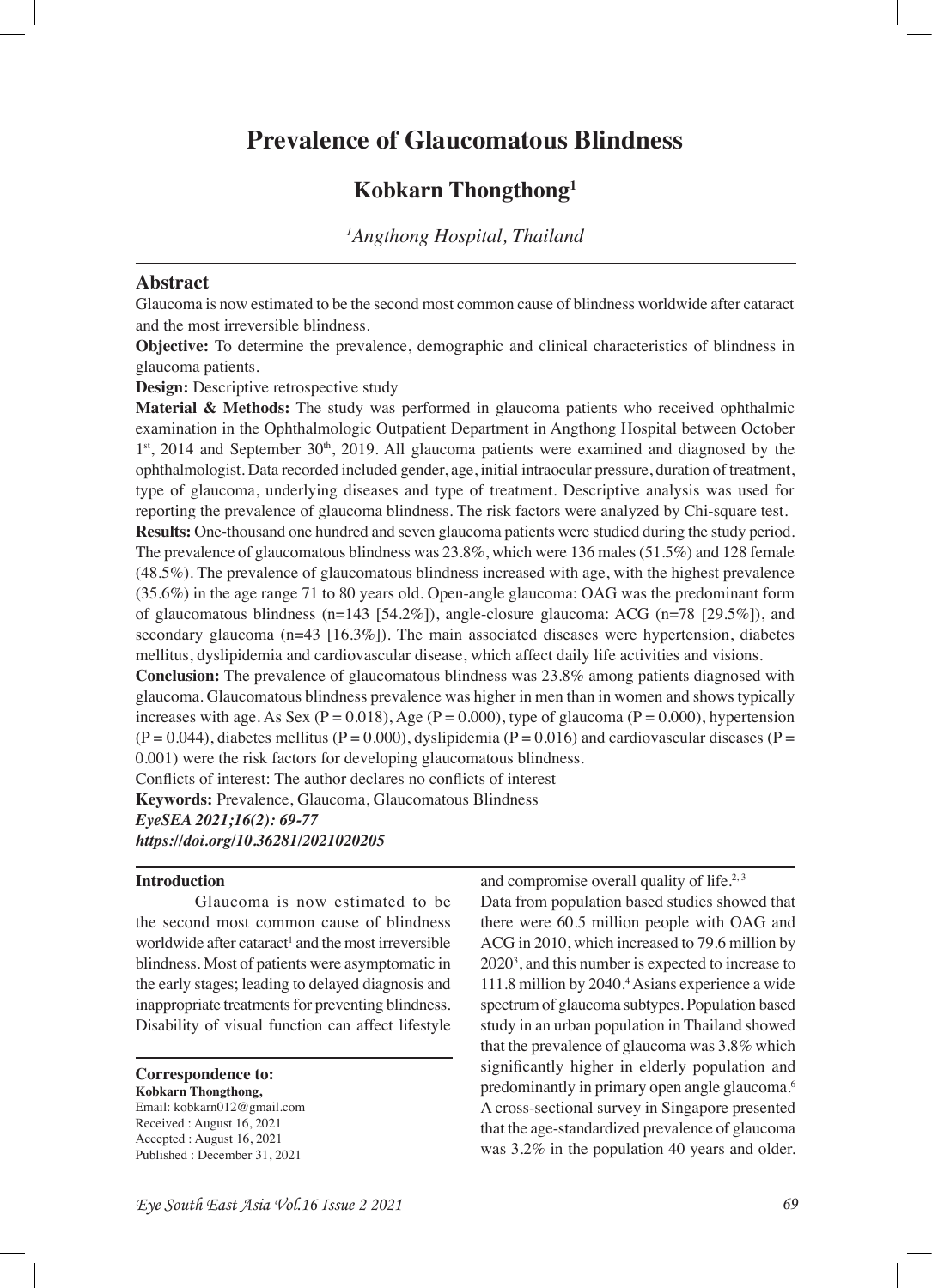Primary angle closure and secondary glaucoma were most visually destructive form of disease.<sup>7</sup> Population bases survey in Bangladesh showed that the prevalence of defnite glaucoma was 2.1% and primary open angle glaucoma was the most common form of glaucoma<sup>8</sup>. Risk factors for glaucoma included gender, $9,10,11$ age, 8,9,10,11 race, family history of glaucoma, history of eye trauma, history of steroid use, systemic disease such as hypertension, diabetes mellitus, cardiovascular disease, initial increase intraocular pressure, optic disc hemorrhage indicated glaucoma progression.<sup>11</sup>

Risk factors for progression to blindness from glaucoma include advanced visual feld loss at the presentation, noncompliance with treatment, age and race.<sup>13,14</sup> Understanding these risk factors in glaucoma patients could help prevent blindness. Despite the many groups of glaucoma medications, new and advance techniques in laser and surgeries, glaucoma currently cannot be cured.15,16,17 The purpose of this study is to determine the prevalence, demographic and clinical characteristics of blindness in glaucoma patients in Angthong hospital as primary level hospital.

#### **Material and Method**

The present study was approved by the Ethical Review Committee for Human Research of Angthong Hospital (ATGEC15-2563). The retrospective chart review of glaucoma patients treated in ophthalmologic outpatient department in Angthong Hospital between October 1st, 2014 and September 30<sup>th</sup>, 2019 was performed. The ICD-10 glaucoma diagnosis codes were used in HoMC database: H40.11, H40.10, H40.2, H40.89 and H40.9. The medical records of 1,212 patients were reviewed. There were 4 ophthalmologists in the period of data collection. All 1,212 patients were examined and diagnosed by ophthalmologists in Angthong hospital. Demographic information, initial best-corrected visual acuity, the last visit best-corrected visual acuity, initial intraocular pressure, duration of treatment, type of glaucoma, underlying diseases and type of treatment were obtained by medical record. When multiple glaucoma diagnoses were listed, the more specifc code was used for analysis.

Open-angle glaucoma was diagnosed with gonioscopy by ophthalmologist, which absence of an occludable angle and the absence of secondary cause for glaucoma. Angle closure glaucoma was diagnosed in person with occludable angle. This determination was made without indentation gonioscopy. Peripheral anterior synerchia were identifed by indentation gonioscopy and were considered to be evidence of angle closure. Open angle glaucoma or angle closure glaucoma that was thought to have resulted from another ocular or systemic conditions were labeled as secondary glaucoma.

The exclusion criteria were conditions which obscure vision such as advanced pterygium, cloudy cornea, corneal scar, vitreoretinal diseases, patients who cannot visit or loss follow up.

For each patient, the initial and the last visit best-corrected visual acuity were record. The visual feld was not available in Angthong hospital. Some patients had referred the tertiary eye center for visual felds assessment. Defnition of blindness according to WHO criteria was defned as presenting distance visual acuity of worse than <3/60 to no light perception in the better eye. Patients who met criteria for only one eye were categorized as unilateral blindness. Also, patients who met criteria for both eye were categorized as bilateral blindness.

The chart review was completed by author. After initial chart review, 105 patients were excluded due to lack of glaucoma diagnosis. 1,107 glaucoma patients remain in this study.

#### **Statistical Methods**

Descriptive analysis was used for reporting the prevalence of glaucomatous blindness. The prevalence of glaucomatous blindness is presented as a percentage. Baseline glaucoma patients were presented with qualitative data. i.e. sex, age, type of glaucoma, duration of treatment, underlying disease and type of treatments. Quantitative data such as intraocular pressure reported as mean and standard deviation. The risk factors were analyzed by Chi-square test. A probability value less than 0.05 was considered statistically signifcant. All statistical analysis was performed using commercially available software SPSS (version 13.0, SPSS Inc., Chicago, IL)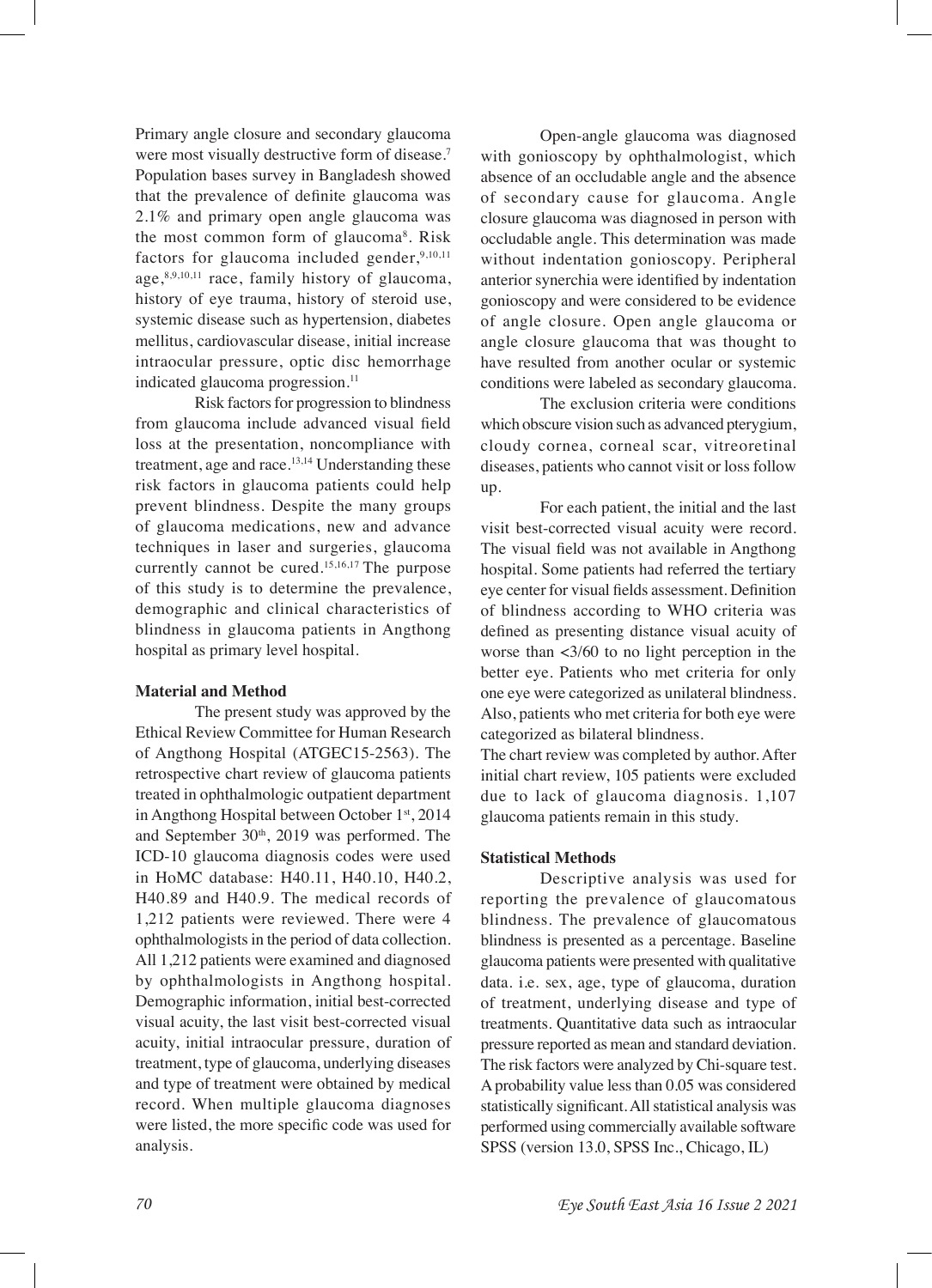#### **Results**

One thousand one hundred and seven glaucoma patients were included in this study. Five hundred glaucoma patients (45.2%) were male and 607 glaucoma patients (54.8%) were female. Age ranged from 6 years to 94 years, mean age was  $68.5 \pm 13.43$  years. Most glaucoma patients have more than 5 years of glaucoma treatment, the means duration of treatment was 6  $±$  4.62 years. The mean initial intraocular pressure was  $21.63 \pm 10.32$  mmHg. The most common

type of glaucoma was open angle glaucoma (OAG). There were 730 patients of OAG (66%), 288 patients of ACG (26.0%) and 89 patients of Secondary glaucoma (8.0%), respectively. Underlying diseases were 609 (55%) patients of hypertension, 356 (32.2%) patients of diabetes mellitus, 334 (30.2%) patients of dyslipidemia, 93 (8.4%) patients of cardiovascular disease and 17 (1.5%) patients of cerebrovascular disease. (Table1)

| <b>Demographics</b>                                               | <b>Number</b> | Percent |
|-------------------------------------------------------------------|---------------|---------|
| <b>Sex</b>                                                        |               |         |
| Male                                                              | 500           | 45.2    |
| Female                                                            | 607           | 54.8    |
| Age                                                               |               |         |
| $\leq 50$ years                                                   | 95            | 8.6     |
| 51-60 years                                                       | 167           | 15.1    |
| $61-70$ years                                                     | 314           | 28.4    |
| 71-80 years                                                       | 322           | 29.1    |
| $> 80$ years                                                      | 209           | 18.8    |
| Mean age $\pm$ SD 68.5 $\pm$ 13.43 years                          |               |         |
| Duration of treatment                                             |               |         |
| $\leq$ 5 years                                                    | 530           | 47.9    |
| $> 5$ years                                                       | 577           | 52.1    |
| Mean duration of treatment $6 \pm 4.62$ years                     |               |         |
| The mean initial intraocular pressure was $21.63 \pm 10.32$ mmHg. |               |         |
| Type of glaucoma                                                  |               |         |
| Open angle glaucoma (OAG)                                         | 730           | 66.0    |
| Angle closure glaucoma (ACG)                                      | 288           | 26.0    |
| Secondary glaucoma                                                | 89            | 8.0     |
| Underlying diseases                                               |               |         |
| Hypertension                                                      | 609           | 55.0    |
| Diabetes mellitus                                                 | 356           | 32.2    |
| Dyslipidemia                                                      | 334           | 30.2    |
| Cardiovascular disease                                            | 93            | 8.4     |
| Cerebrovascular disease                                           | 17            | 1.5     |
| Type of treatment                                                 |               |         |
| Glaucoma medications                                              | 973           | 87.9    |
| Laser peripheral iridotomy                                        | 141           | 12.7    |
| Phaco+IOL+GSL                                                     | 150           | 13.6    |
| Trabeculectomy                                                    | 42            | 3.8     |

**Table 1** Demographics of glaucoma patients in Angthong hospital (n=1,107)

Phaco+IOL+GSL = Phacoemulsifcation and intraocular lens implantation with goniosynerchialysis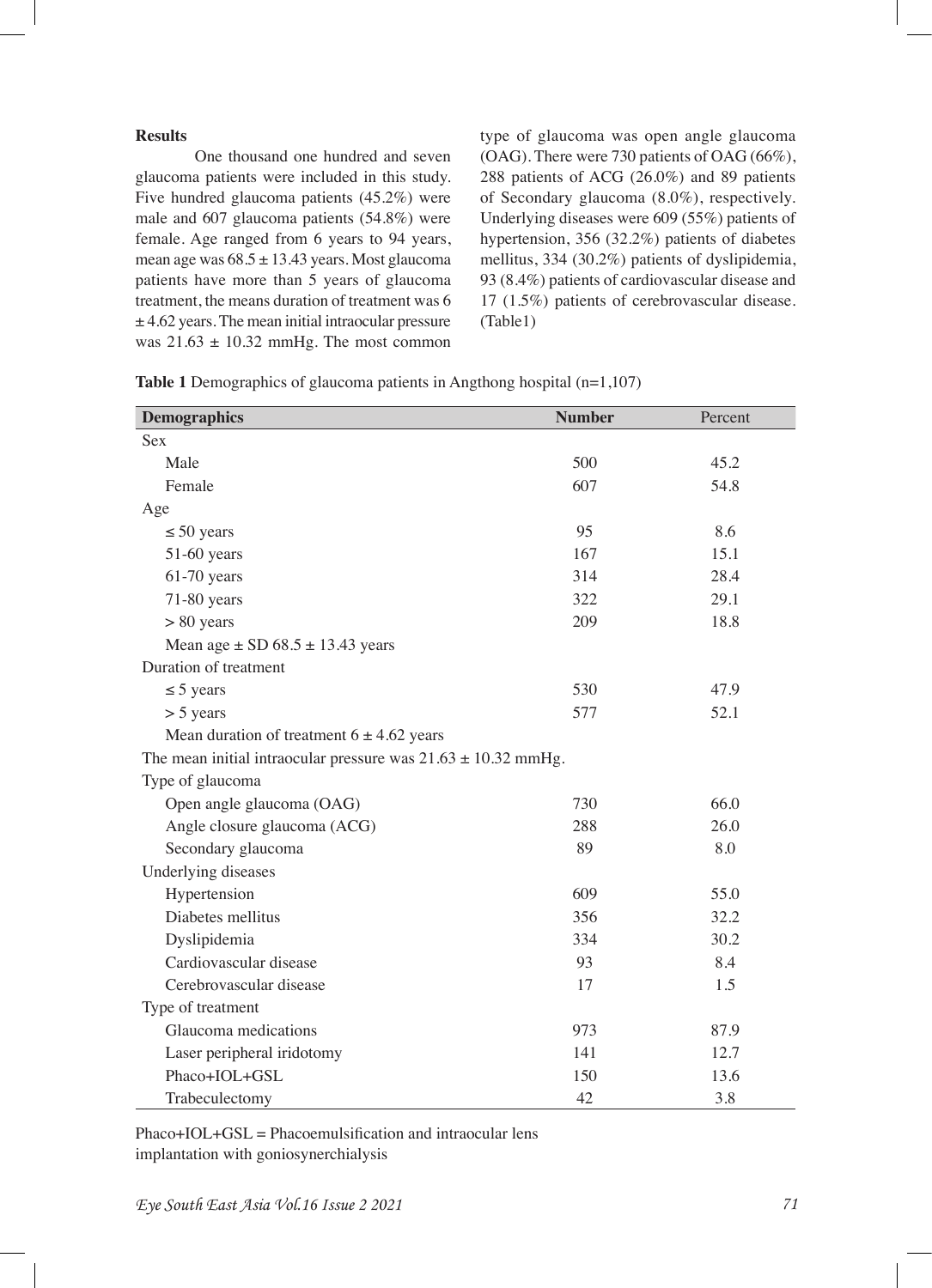#### **Prevalence of glaucomatous blindness**

In the present study, the prevalence of glaucomatous blindness was 23.8%. Two hundred and thirty five glaucoma patients

(21.2%) had unilateral blindness and 29 (2.6%) had bilateral blindness according to World Health Organization criteria. (Table 2)

| <b>Glaucomatous blindness</b> | <b>Number</b> | Percent |
|-------------------------------|---------------|---------|
| <b>Blindness</b>              | 264           | 23.8    |
| Unilateral blindness          | 235           | 21.2    |
| Bilateral blindness           | 29            | 2.6     |
| None blind                    | 843           | 76 2    |

**Table 2** Prevalence of glaucomatous blindness

### **Prevalence of glaucoma and prevalence of glaucomatous blindness**

Among 1,107 glaucoma patients, 264 (23.8%) had been diagnosed glaucomatous blindness. Most of glaucomatous blindness was open angle glaucoma. Open angle glaucoma was diagnosed glaucomatous blindness in 143 (54.2%) patients. Angle closure glaucoma was diagnosed glaucomatous blindness in 78 (29.5%)

patients. Secondary glaucoma was diagnosed glaucomatous blindness in 43 (16.3%) patients. (Table 3)

With respect to visual blindness from glaucoma, 235 (89%) glaucoma patients had unilateral blindness and 19 (11%) glaucoma patients had bilateral blindness according to World Health Organization criteria. (Table 4)

**Table 3** Prevalence of glaucoma and prevalence of glaucomatous blindness

| <b>Diagnosis</b> | <b>Glaucoma patients</b> |                | <b>Glaucomatous</b><br>blindness patients |                |
|------------------|--------------------------|----------------|-------------------------------------------|----------------|
|                  | <b>Number</b>            | <b>Percent</b> | <b>Number</b>                             | <b>Percent</b> |
| OAG              | 730                      | 66.0           | 143                                       | 54.2           |
| <b>ACG</b>       | 288                      | 26.0           | 78                                        | 29.5           |
| Secondary        | 89                       | 8.0            | 43                                        | 16.3           |
| Total            | 1107                     | 100.0          | 264                                       | 100.0          |

**Table 4** Distribution of blindness on glaucoma subtypes (n=264)

| <b>Diagnosis</b> | <b>Unilateral blindness</b> |                | <b>Bilateral blindness</b> |         |
|------------------|-----------------------------|----------------|----------------------------|---------|
|                  | <b>Number</b>               | <b>Percent</b> | <b>Number</b>              | Percent |
| <b>OAG</b>       | 130                         | 55.3           | 13                         | 44.8    |
| <b>ACG</b>       | 66                          | 28.1           | 12                         | 41.4    |
| Secondary        | 39                          | 16.6           | 4                          | 13.8    |
| Total            | 235                         | 100.0          | 29                         | 100.0   |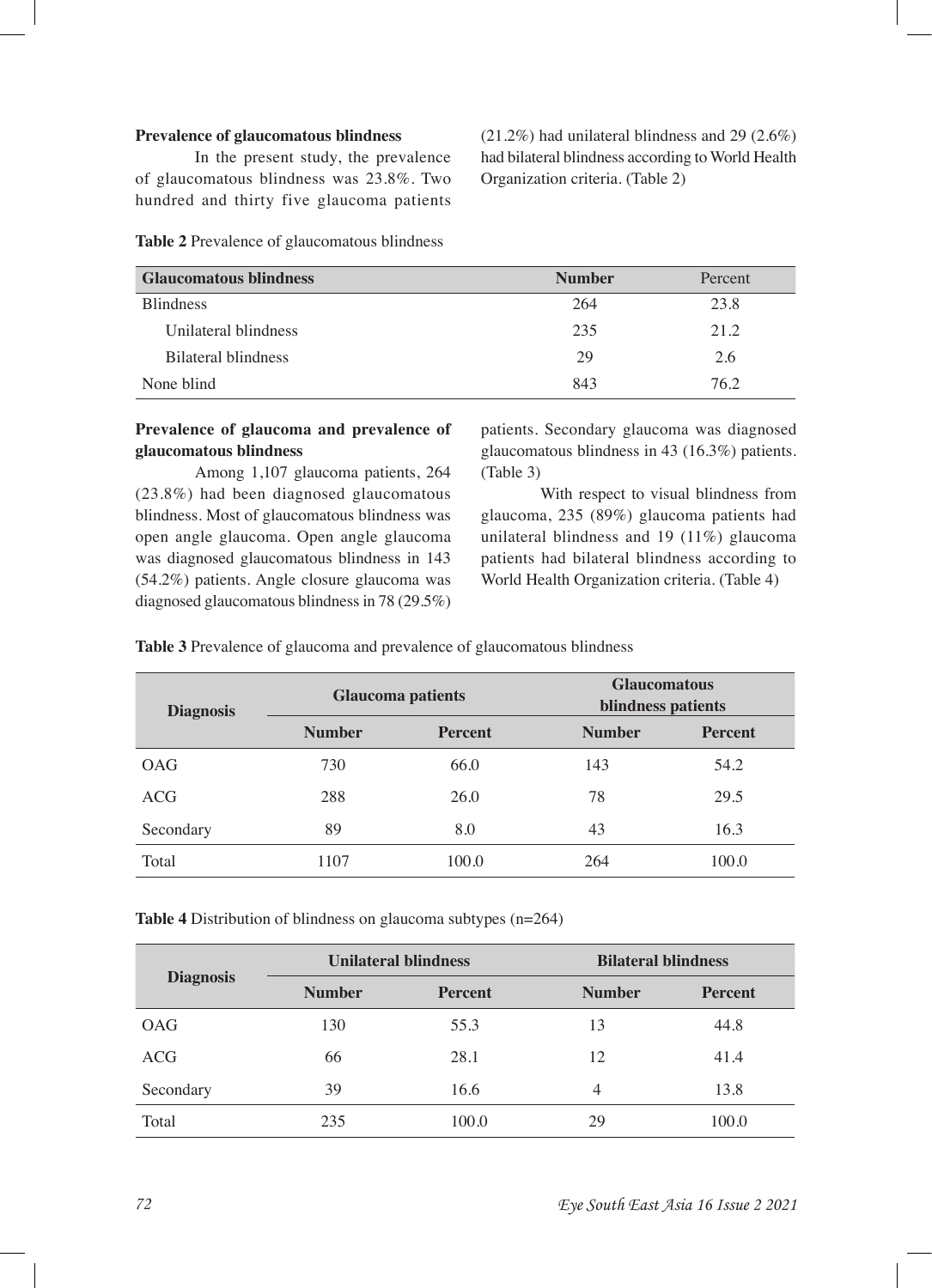Two hundred and sixty-four (23.8%) of 1,107 glaucoma patients were diagnosed with glaucomatous blindness. One hundred and thirty-six (51.5%) were male and 128 (48.5%) were female. The mean age of glaucomatous blindness patients was  $71.7 \pm 13.03$  years. For the duration of treatment, 144 (54.5%) glaucomatous blindness patients received treatment over 5 years. The mean duration of treatment was  $7 \pm 5.4$  years. The mean initial intraocular pressure was  $24.21 \pm 12.71$  mmHg. The most common type of glaucomatous blindness was open angle glaucoma (OAG). There were 143 (54.2%) open angle glaucoma, 78 (29.5%) were angle closure glaucoma (ACG) and 43 (16.3%)

were secondary glaucoma. The prevalence of glaucomatous blindness increased with age, from 6.5% in age under 50 years, to 12.5% in age range from 51 to 60 years, to 18.9% in age range 61 to 70 years, to 35.6% in age range from71 to 80 years. Regarding the systemic underlying diseases, glaucomatous blindness was significantly associated hypertension  $(P = 0.000)$ , diabetes mellitus  $(P = 0.000)$ , dyslipidemia  $(P = 0.016)$ , and cardiovascular disease  $(P = 0.016)$ 0.001). For the treatment, glaucoma patients who received glaucoma medications ( $P = 0.005$ ) and trabeculectomy  $(P = 0.010)$  were associated glaucoma blindness. (Table 5)

| <b>Table 5</b> Demographics of glaucomatous blindness patients in Angthong hospital $(n=264)$ |  |  |
|-----------------------------------------------------------------------------------------------|--|--|
|                                                                                               |  |  |

| <b>Demographics data</b>                                                | <b>Glaucomatous blindness</b> |                           | Chi.          |                |
|-------------------------------------------------------------------------|-------------------------------|---------------------------|---------------|----------------|
|                                                                         | <b>Not blind</b><br>(percent) | <b>Blind</b><br>(percent) | <b>Square</b> | $\overline{P}$ |
| Sex                                                                     |                               |                           | 5.636         | 0.018          |
| Male                                                                    | 364 (43.2)                    | 136(51.5)                 |               |                |
| Female                                                                  | 479 (56.8)                    | 128 (48.5)                |               |                |
| Age                                                                     |                               |                           | 30.018        | 0.000          |
| $\leq 50$ years                                                         | 78 (9.3)                      | 17(6.5)                   |               |                |
| $51-60$ years                                                           | 134 (15.9)                    | 33(12.5)                  |               |                |
| $61-70$ years                                                           | 264 (31.3)                    | 50 (18.9)                 |               |                |
| $71-80$ years                                                           | 228 (27.0)                    | 94 (35.6)                 |               |                |
| $> 80$ years                                                            | 139(16.5)                     | 70(26.5)                  |               |                |
| Mean age of glaucomatous blindness patients were $71.7 \pm 13.03$ years |                               |                           |               |                |
| Duration of treatment                                                   |                               |                           | 0.815         | 0.367          |
| $\leq$ 5 years                                                          | 410 (48.6)                    | 120(45.5)                 |               |                |
| $> 5$ years                                                             | 433 (51.4)                    | 144 (54.5)                |               |                |
| Mean duration of treatment was $7 \pm 5.4$ years                        |                               |                           |               |                |
| Mean initial intraocular pressure was $24.21 \pm 12.71$ mmHg            |                               |                           |               |                |
| Type of glaucoma                                                        |                               |                           | 34.334        | 0.000          |
| Open angle glaucoma (OAG)                                               | 587 (69.6)                    | 143 (54.2)                |               |                |
| Angle closure glaucoma (ACG)                                            | 210 (24.9)                    | 78 (29.5)                 |               |                |
| Secondary glaucoma                                                      | 46(5.5)                       | 43(16.3)                  |               |                |
| Underlying disease                                                      |                               |                           |               |                |
| Hypertension                                                            |                               |                           | 4.069         | 0.044          |
| Yes                                                                     | 478 (56.7)                    | 131 (49.6)                |               |                |
| N <sub>o</sub>                                                          | 365 (43.3)                    | 133 (50.4)                |               |                |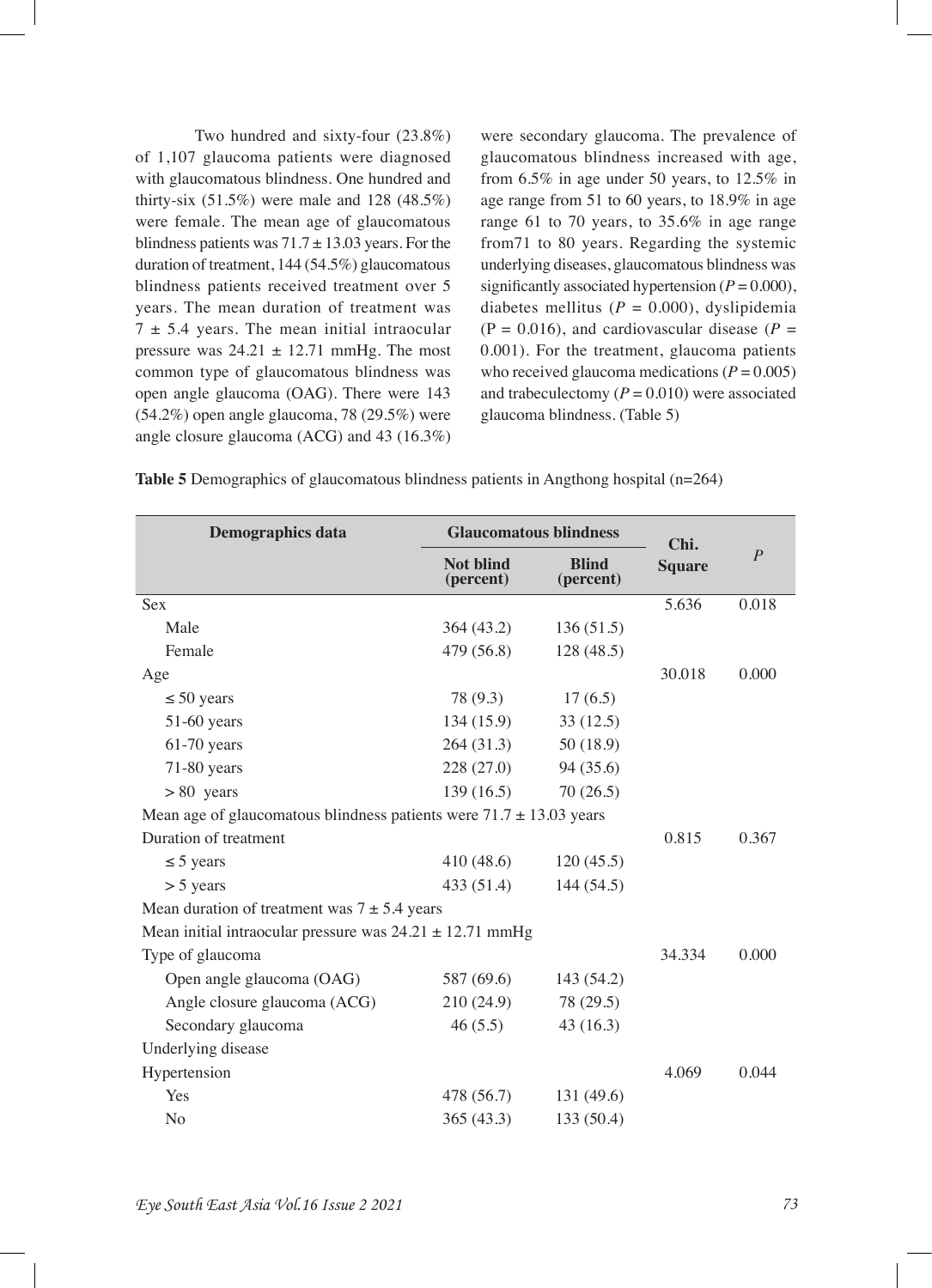| <b>Demographics data</b>            | <b>Glaucomatous blindness</b> | Chi.                      |               |                |
|-------------------------------------|-------------------------------|---------------------------|---------------|----------------|
|                                     | <b>Not blind</b><br>(percent) | <b>Blind</b><br>(percent) | <b>Square</b> | $\overline{P}$ |
| Diabetes mellitus                   |                               |                           | 15.540        | 0.000          |
| Yes                                 | 298 (35.3)                    | 59(22.3)                  |               |                |
| N <sub>o</sub>                      | 545 (64.7)                    | 205 (77.7)                |               |                |
| Dyslipidemia                        |                               |                           | 5.780         | 0.016          |
| Yes                                 | 270 (32.0)                    | 64(24.2)                  |               |                |
| No                                  | 573 (68.0)                    | 200 (75.8)                |               |                |
| Cardiovascular disease              |                               |                           | 10.616        | 0.001          |
| Yes                                 | 58 (6.9)                      | 35(13.3)                  |               |                |
| N <sub>o</sub>                      | 785 (93.1)                    | 229 (86.7)                |               |                |
| Cerebrovascular disease             |                               |                           | 0.001         | 0.975          |
| Yes                                 | 13(1.5)                       | 4(13.3)                   |               |                |
| N <sub>0</sub>                      | 830 (98.5)                    | 260 (86.7)                |               |                |
| Type of treatment                   |                               |                           |               |                |
| Glaucoma medications                |                               |                           | 7.841         | 0.005          |
| On glaucoma medications             | 728 (86.0)                    | 245 (92.8)                |               |                |
| Not have glaucoma medications       | 115(14.0)                     | 19(7.2)                   |               |                |
| Laser peripheral iridotomy          |                               |                           | 0.002         | 0.963          |
| Laser peripheral iridotomy          | 114(13.5)                     | 36(13.6)                  |               |                |
| Not have Laser peripheral iridotomy | 729 (86.5)                    | 228 (86.4)                |               |                |
| Phaco+IOL+GSL                       |                               |                           | 0.855         | 0.355          |
| Phaco+IOL+GSL                       | 103(12.2)                     | 38 (14.4)                 |               |                |
| Not have Phaco+IOL+GSL              | 740 (87.8)                    | 226 (85.6)                |               |                |
| Trabeculectomy                      |                               |                           | 6.640         | 0.010          |
| Trabeculectomy                      | 25(3.0)                       | 17(6.4)                   |               |                |
| Not have Trabeculectomy             | 818 (97.0)                    | 247 (93.6)                |               |                |

**Table 5** Demographics of glaucomatous blindness patients in Angthong hospital (n=264) (Cont.)

 $Phaco+IOL+GSL = Phacoemulsification and intraocular lens$ implantation with goniosynerchialysis

#### **Discussion**

In the present study, one thousand one hundred and seven glaucoma patients were included. The prevalence of glaucomatous blindness was 23.8%. It was consistent with Sriphon<sup>18</sup> reported the prevalence of glaucomatous blindness in Chaiyaphum hospital was 35.57%, which studied in 506 glaucoma patients. Internationally, the prevalence of glaucoma blindness range very low in Sweden to

greater more than 20% in South Africa.19 Jordan S et al<sup>20</sup> reported 13% of glaucoma patients at the Tertiary Eye Care Center in North Carolina met criteria for blindness. In Israel (8) showed the prevalence of glaucomatous blindness was 14%, which was studied in 329 glaucoma patients in glaucoma clinic. The prevalence of glaucomatous blindness varies in hospitals and many countries probably because of difference study designs, difference population groups, medical records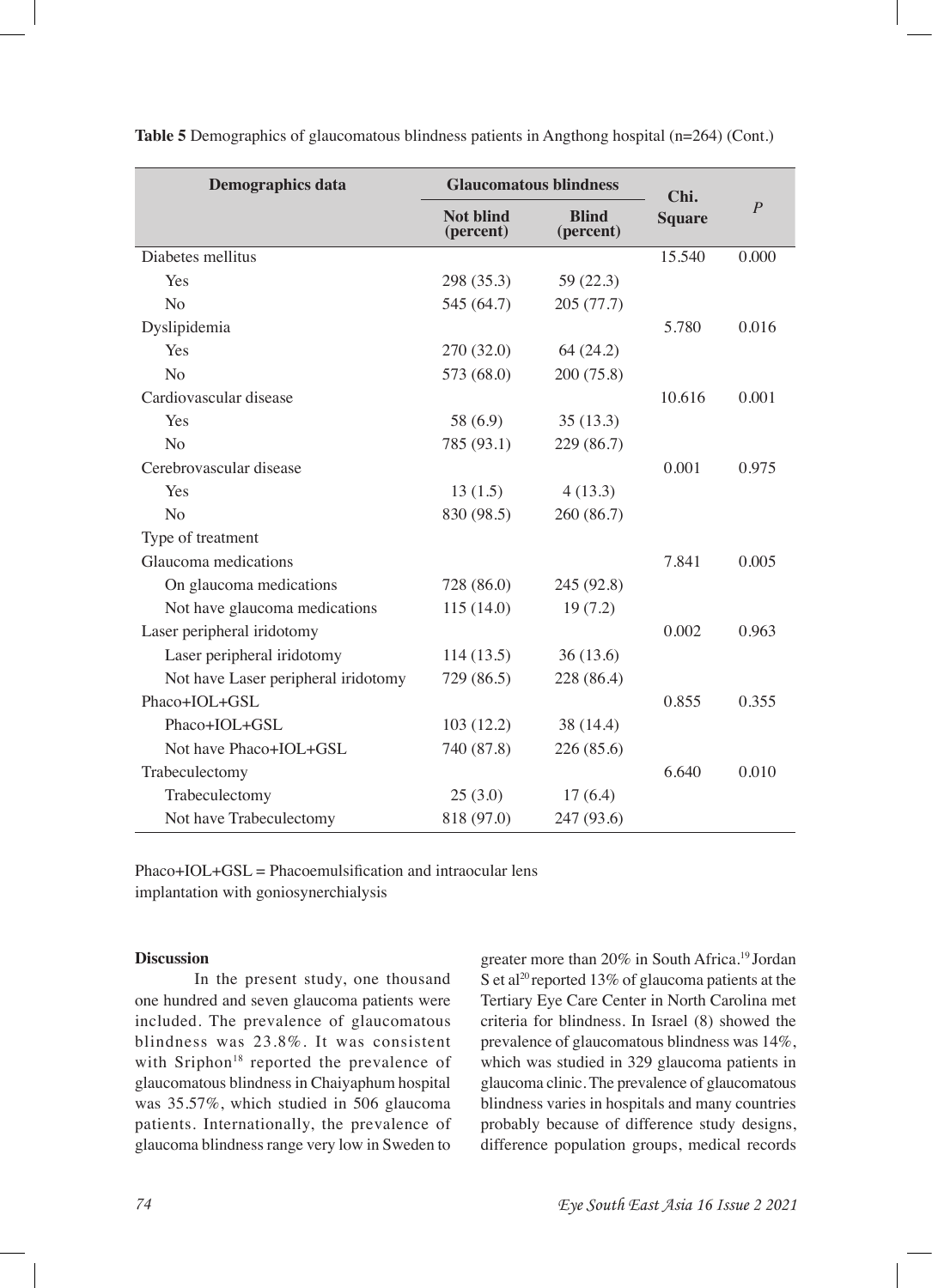and advance technology of diagnosis and treatments.

Regarding gender, we found that males were affected with blindness related glaucoma more than female statistical signifcantly. There were similar findings across Thai<sup>6</sup>, Chinese Singapore<sup>7</sup>, and Bangladesh study<sup>8</sup> which reported glaucoma prevalence was higher in men than in women. Bourne et al<sup>6</sup>, Sothornwit et al<sup>21</sup> reported the prevalence of glaucoma increased with age, as we found in this study that most of glaucomatous blindness patients were in the age range 71 to 80 years. Mean age of glaucomatous blindness patients were  $71.7 \pm 13.03$  years. Similarly, Jordan S et al<sup>20</sup> found mean age of glaucomatous blindness patients were  $71 \pm 17$  years. Some of population-bases data on the prevalence of glaucoma among person of European<sup>22</sup>, East Asia<sup>23</sup> and African<sup>22, 24,</sup> showed that the prevalence of glaucoma increased with age.

With respect to visual blindness from glaucoma, two hundred and sixty-four were diagnosed glaucoma blindness in present study. Two hundred and thirty-fve (21.2%) glaucoma patients had unilateral blindness and twenty-nine (2.6%) glaucoma patients had bilateral blindness according to World health organization criteria. Similarly to Sriphon $18$  reported the unilateral glaucomatous blindness in Chiayaphum hospital was 30%. Bourne et al<sup>6</sup> reported glaucoma was the second most common cause of unilateral blindness (n=5 [12%] in Thailand). Sothornwit et al<sup>21</sup> reported 31 (29%) glaucoma patients had unilateral blindness in Priest hospital. Internationally, an estimate of glaucoma blindness in the United States based on cross-sectional data for unilateral blindness is approximately 15% for patients and 4.3% for bilateral glaucoma related blindness.<sup>25</sup> Foster et al<sup>7</sup> reported glaucoma was a leading cause of unilateral and bilateral blindness, affecting 19  $(34%)$  and 6  $(60%)$ patients in Singapore, respectively. Rahman et al<sup>8</sup> also reported that unilateral glaucomatous blindness in Bangladesh was 20.1%. The constriction of vision impacted to daily life activities and the living of glaucoma patients and families such as, driving activities limitation. It is essential to provide ophthalmic health education with systemic disease control and emphasize to have comprehensive ophthalmic examination

regularly. The multidisciplinary approach in managing patients with chronic medical conditions who having risk of developing glaucoma, associated ophthalmic diseases may play an important role in reducing the prevalence of visual loss.

In this study, the type of glaucoma was statistically signifcant with glaucomatous blindness. Open angle glaucoma is the predominant form of glaucomatous blindness. There were open angle glaucoma (n=143 [54.2%]), angle closure glaucoma (n=78  $[29.5\%]$ ), and secondary glaucoma (n=43) [16.3%]). Jordan S et al<sup>20</sup> also report primary open angle glaucoma was common glaucoma related blindness. In contrast to the prevalence of glaucomatous blindness patients in Chaiyaphum hospital<sup>18</sup>, which found secondary glaucoma, was the most common glaucomatous blindness. Foster et al<sup>7</sup> and Rahman et al<sup>8</sup> also found that angle closure glaucoma and secondary glaucoma were the most visually destructive form of the disease. Many studies reported that angle closure glaucoma was main cause of visual morbidity in the Asian population while prevalence of open angle glaucoma varies widely might because of difference races and ethnicities. As difference of natural history, mechanisms, progression of diseases include underlying diseases cause difference visual outcomes.

Regarding underlying diseases, hypertension, diabetes mellitus, dyslipidemia and cardiovascular diseases were associated with glaucomatous blindness statistically significant in this study. Jordan S et  $al^{20}$  studied in Tertiary Eye Care Center in North Carolina reported hypertension and diabetes mellitus were higher among visually impaired patients. Vaidya et al<sup>25</sup> studied in Napal reported people suffering from POAG, hypertension, and diabetes mellitus exhibited adequate knowledge of hypertension and diabetes mellitus. Chopra et al26 also revealed that a longer duration of type 2 diabetes mellitus was associated with a higher prevalence of open angle glaucoma. Implement in knowledge and understanding about general health to control non-communicable diseases and its complications were essential for patients and families. Early detection, investigation and treatment are currently powerful tools to prevent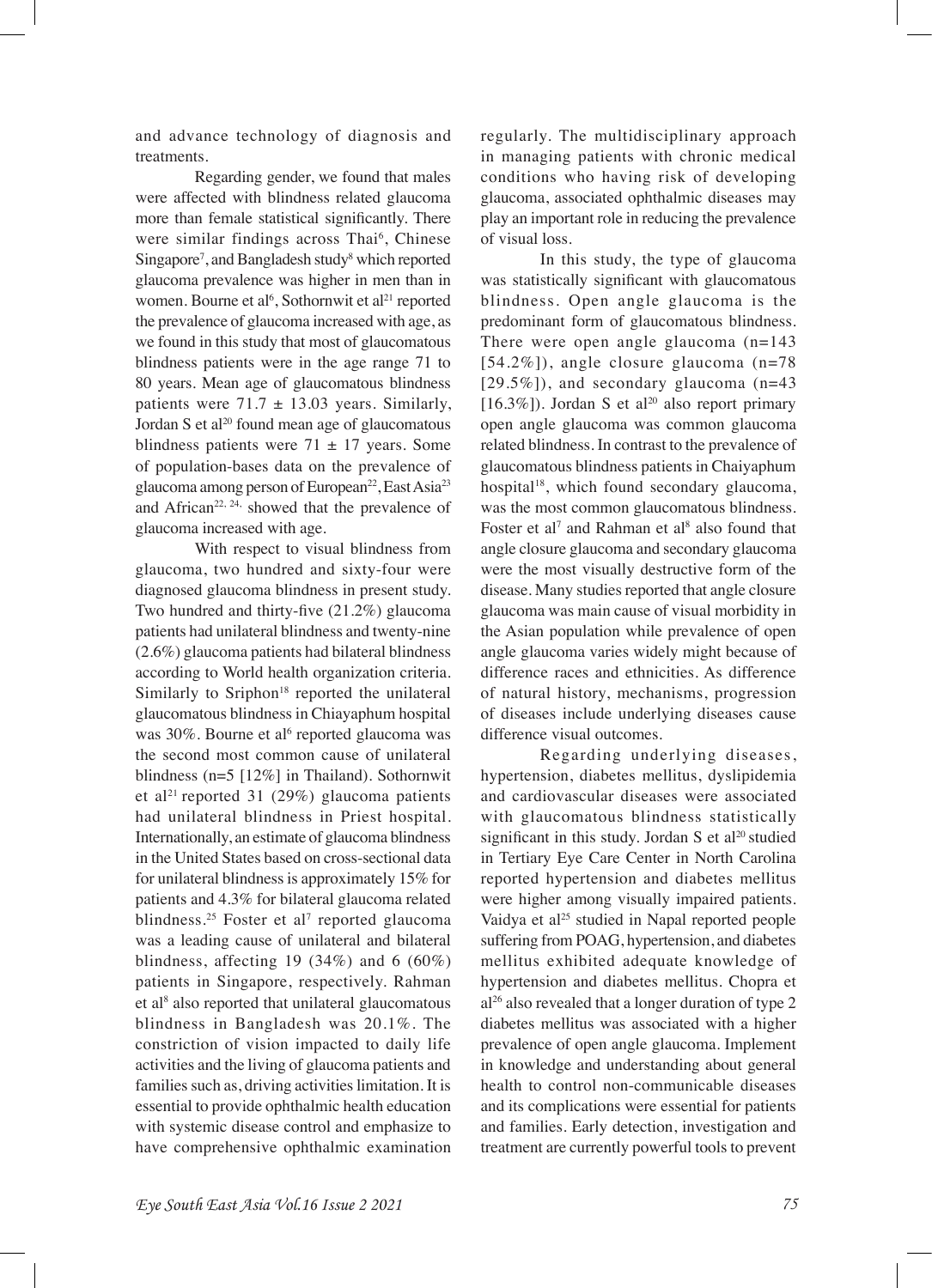blindness and low vision in glaucoma, which was asymptomatic disease in early stages. However, the barriers to access treatment were fnancial condition and transportation.

Currently, controlled target intraocular pressure15,16,17 is aimed as treatment to decrease visual threatening in glaucoma patients. Even though there are many groups of glaucoma medications, laser and surgical treatment include trabeculectomy and advance new technique to decrease intraocular pressure, glaucoma still cannot be cured. In this study found that glaucoma patients with glaucoma medications and underwent trabeculectomy patients were associated glaucomatous blindness as statistically significant. This suggests the disease was progressing faster and required more aggressive treatment. Some of glaucoma patients were late presentation or poor compliances. In addition, delayed diagnosis and treatment played important role for visual impairment. Development of optic neuropathy and progression of glaucoma can be challenging to control. Encouragement of ophthalmic examinations regularly with knowledge of visual-threatening disease was essentials to both patients.

#### **Limitation**

The goal of this study was to provide data on current glaucoma patients and blindness. However, there are limitations to retrospective charts reviews, the potential of multiple confounding factors such as decision of diagnosis and treatment, the consistency of glaucoma medications, family history of glaucoma and patient education may lack information. The determination of blindness was made by only recording visual acuity and was confirmed diagnosis code by ophthalmologist. If special investigational equipments such as visual feld is available in Angthong hospital, we can have more informative data to evaluate and monitor the visual potential in glaucoma patients. For future study should conduct prospective for follow up on disease progression in subgroup analysis. **Conclusion** 

The prevalence of glaucomatous blindness was 23.8% among patients diagnosed with glaucoma. Glaucomatous blindness prevalence was higher in men than in women

and shows typically increases with age. As Sex  $(P = 0.018)$ , Age  $(P = 0.000)$ , type of glaucoma  $(P = 0.000)$ , hypertension  $(P = 0.044)$ , diabetes mellitus ( $P = 0.000$ ), dyslipidemia ( $P = 0.016$ ) and cardiovascular diseases ( $P = 0.001$ ) were the risk factors for developing glaucomatous blindness. Conficts of interest: The author declares no conficts of interest

#### **Acknowledgement**

The author would like to express special thanks to Mr.Prapas Leesutipornchai, the director of Angthong Hospital and Miss Ratree Chalampak for statistical analysis.

#### **References**

- 1. Pascolini D, et al. Global estimates of visual impairment: 2010. Br J Ophthalmol 2012;96:614-618.
- 2. Skalicky S, Goldberg I 2008. Depression and quality of life in patients with glaucoma: a cross-sectional analysis using the Geriatric Depression Scale-15, assessment of function related to vision, and the Glaucoma quality of Life-15. J Glaucoma, 17(7):546-51.
- 3. Quigley HA, Broman AT. The number of people with glaucoma worldwide in 2010 and 2020. Br J Ophthalmology 2006:9- :262-7.
- 4. Tham YC, Li X, Wong TY, Quiqley HA, Aung T, Cheng CY. Global prevalence and projections of glaucoma burden through 2040: a systematic review and metaanalysis. Ophthalmology 2014;121:2081- 90.
- 5. Foster PJ, Johnson GJ. Glaucoma in China: How big is the problem? Br J Ophthalmol. 2001;85(11):1277-82.
- 6. Bourne RR, Sukudom P, Foster PJ, Tantisevi V, Jitapunkul S, Lee PS, et al. Prevalence of glaucoma in Thailand: a population based survey in Rom Klao District, Bangkok. Br J Ophthalmol 2003;87:1069-74.
- 7. Foster PJ, Oen FTS, Machin D, et al. The prevalence of glaucoma in Chinese residents of Singapore: a cross-sectional population survey of the Tanjong Pagar district. Arch